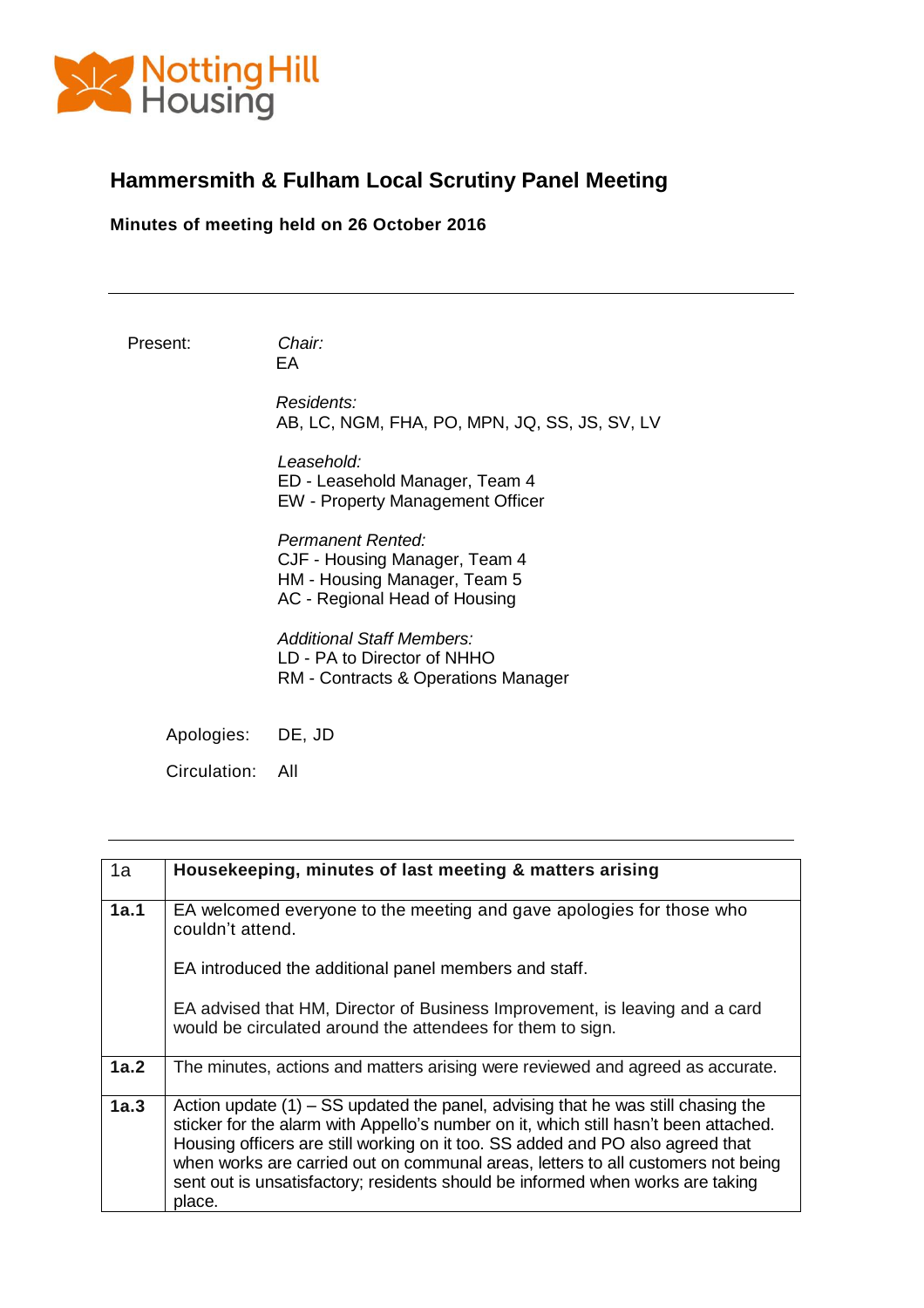

|      | HM explained that although letters wouldn't be sent out to all residents, the<br>Housing Officer would contact one tenant to avoid disruption and to gain access to<br>the property.<br>EA asked if this is happens often or if there is a general process that covers this<br>type of work. AC to confirm in next six week update.                                                                                                                                                        |
|------|--------------------------------------------------------------------------------------------------------------------------------------------------------------------------------------------------------------------------------------------------------------------------------------------------------------------------------------------------------------------------------------------------------------------------------------------------------------------------------------------|
|      |                                                                                                                                                                                                                                                                                                                                                                                                                                                                                            |
| 1a.4 | Action update (4) AB commented that the complaints, regardless of the level of<br>support from the local MP, if complaints are coming in, the complainants need to<br>be engaged with to understand the root causes.                                                                                                                                                                                                                                                                       |
|      | Action update (7) AB commented that he didn't think NHH engage enough<br>with their residents and is interested to see what The Leadership Factor say<br>about having more personal interaction with residents. JQ agreed that there<br>needs to be more interaction, especially on repairs cyclical works. PFR<br>explained that The Leadership Factor results has highlighted exactly those<br>results which will be discussed after the presentation.                                   |
|      | Action update (13) PO questioned if NHH need to do more work on this and if so,<br>what should/could NHH be doing. DE to update in six week update.                                                                                                                                                                                                                                                                                                                                        |
| 2a.  | <b>Performance Reports (Permanent Rented Housing)</b>                                                                                                                                                                                                                                                                                                                                                                                                                                      |
| 2a.1 | HM highlighted the team changes, which can be viewed on page 19 of the<br>report.                                                                                                                                                                                                                                                                                                                                                                                                          |
| 2a.2 | HM highlighted that they are still working on the issues with Mears, focusing<br>on handling the complex, open and overdue jobs. Mears do now have a full<br>team of operatives so we are expecting an improved service going forwards.                                                                                                                                                                                                                                                    |
|      | AC added that simple jobs are handled quickly and to a good standard, but<br>the issues are how best to manage the complex jobs as they require a<br>different level of service. Clear actions have been set out and agreed with<br>Mears, which AC will share with the panel.                                                                                                                                                                                                             |
| 2a.3 | SV suggested that sending the same person to the same job when repeat<br>visits are required for one complex job would be more cost effective and<br>ensure better quality. Different operatives attending the same the same job at<br>different points in the overall process isn't effective. HM agreed and<br>explained that this is forming part of the conversation with Mears. NHH have<br>suggested having a supervisor re-attending complex jobs.                                  |
| 2a.4 | JS raised again the issue with the repairs data not making sense, and<br>therefore not useful for the panel. Whilst some panel members were able to<br>understand it, others are finding it difficult to understand the relevance of the<br>numbers and how they compare. It has been agreed to give two separate<br>tables for repairs in future, one showing data on completed repairs, and<br>one showing open repairs, also showing how many repairs are overdue,<br>and for how long. |
| 2a.5 | NG expressed that having the surveyors working alongside the Housing<br>Officers was a great idea.                                                                                                                                                                                                                                                                                                                                                                                         |
|      | AB questioned if NHH were overambitious with the repairs framework. AC<br>responded that we know the model can work, as it is working in other<br>regional areas. AB asked if it is affecting staff. AC confirmed that it has been,<br>and NHH are working hard to keep staff focused. AC also commented that we                                                                                                                                                                           |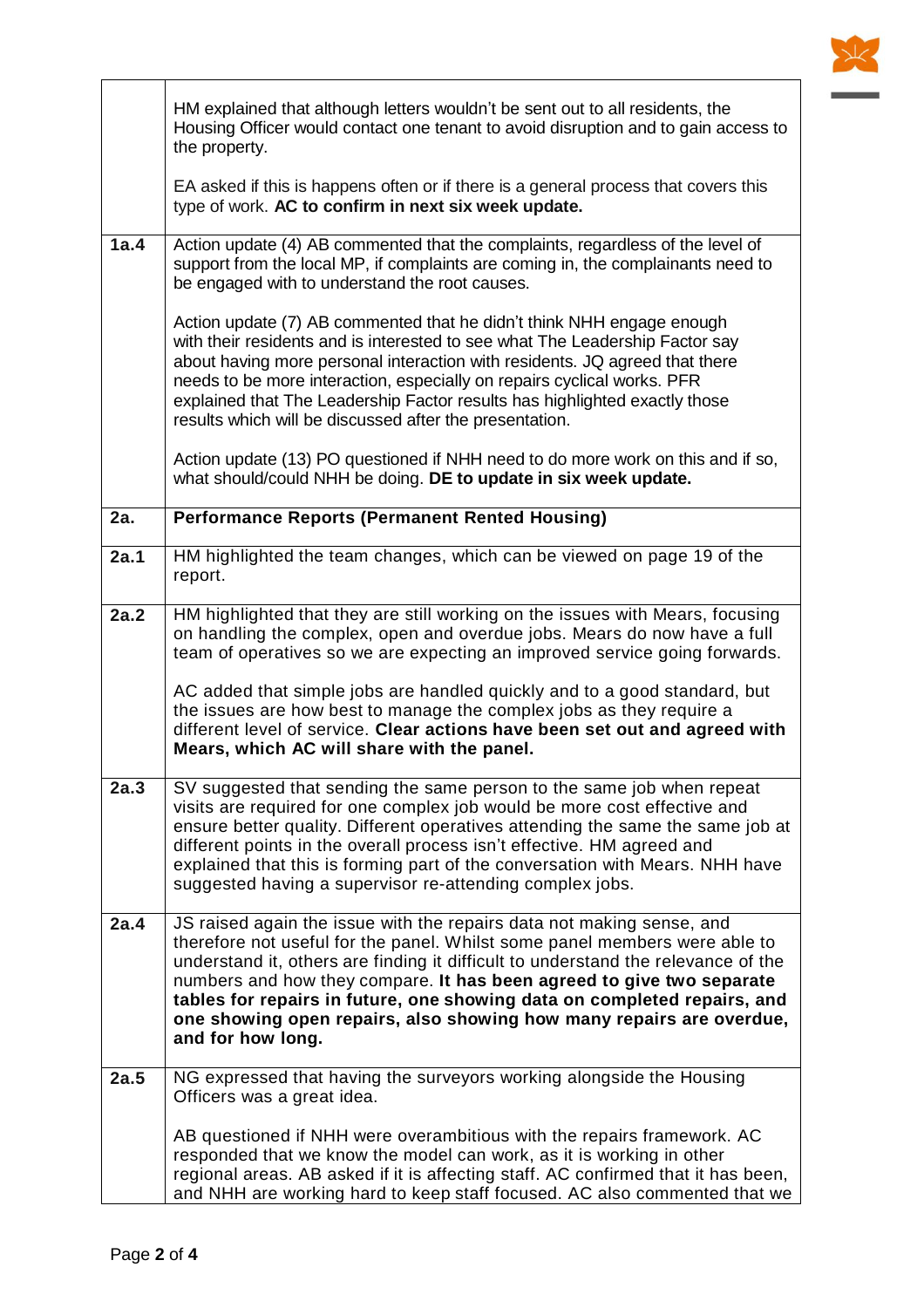

|      | need to support staff more and have clear dialogue with our internal<br>colleagues and partners.                                                                                                                                                                                                                                                                                                                                                                                                                                                                                                                                                                                      |
|------|---------------------------------------------------------------------------------------------------------------------------------------------------------------------------------------------------------------------------------------------------------------------------------------------------------------------------------------------------------------------------------------------------------------------------------------------------------------------------------------------------------------------------------------------------------------------------------------------------------------------------------------------------------------------------------------|
| 2a.6 | PO asked how we work out cost per unit on planned works and can the exact<br>figure be shared. AC to answer in 6 week update.                                                                                                                                                                                                                                                                                                                                                                                                                                                                                                                                                         |
| 2b.  | <b>Performance Reports (Leasehold)</b>                                                                                                                                                                                                                                                                                                                                                                                                                                                                                                                                                                                                                                                |
| 2b.1 | ED highlighted the team changes which can be seen on page 43 of the<br>report.                                                                                                                                                                                                                                                                                                                                                                                                                                                                                                                                                                                                        |
|      | EA to feedback comments on complaints to ATB committee.                                                                                                                                                                                                                                                                                                                                                                                                                                                                                                                                                                                                                               |
| 2b.2 | ED highlighted that estate inspections took a big of a dip in Q2, which<br>was due to sickness and annual leave. All inspections were completed,<br>but some were done a bit late. A report is now active for staff to check<br>what is due within the teams so that they can be covered by other staff.                                                                                                                                                                                                                                                                                                                                                                              |
| 2b.3 | Arrears decreased in Q2. Leasehold should have recovered from service<br>charges by end of Sept in anticipation of October billing. Team 4 have been<br>trialling the informal approach to their arrears process as previously<br>suggested by the LSP, and it's been working really well. Other teams have<br>also stated it has had a positive effect on arrears. The teams are also trying<br>to combat arrears by encouraging direct debit sign ups from new sites.                                                                                                                                                                                                               |
| 2b.4 | Q2 shows one complaint overdue by 43 days. The complainant was kept<br>updated throughout, and the delay was largely due to the handover process.<br>JQ commented that she would prefer issues to just be dealt with at the first<br>point of enquiry rather than having to go through such a formal complaint<br>process to get to the bottom of issues. AB also felt that the process can<br>prevent the issue just being dealt with, and residents and staff can get stuck<br>in a loop that has little benefit and creates more work, diverting away from<br>the original problem. PF commented that staff should be taking a pragmatic<br>approach when dealing with complaints. |
| 2b.5 | AB asked if staff turnover was a part of the problem. ED advised that a lot of<br>staff move on internally and the knowledge does stay within the business<br>which is a positive. PF added that NHH don't promote that staff are internally<br>recruited enough.                                                                                                                                                                                                                                                                                                                                                                                                                     |
| 3a   | Proposal/Vote for LSP 2017 Dates                                                                                                                                                                                                                                                                                                                                                                                                                                                                                                                                                                                                                                                      |
| 3a.1 | The panel discussed the proposed dates and it was agreed that the dates<br>would stay the same. To ensure that papers were received 7 full days before<br>the meeting, it was agreed that any panel members who could not begin to<br>read papers digitally until hard copies were posted, would have their hard<br>copies sent by same day courier.                                                                                                                                                                                                                                                                                                                                  |
| 3    | <b>Discussion Topic: Resident Satisfaction</b>                                                                                                                                                                                                                                                                                                                                                                                                                                                                                                                                                                                                                                        |
| 3.1  | The panel discussed the results of the TLF Q1 satisfaction survey and the<br>following points/questions were raised.                                                                                                                                                                                                                                                                                                                                                                                                                                                                                                                                                                  |
|      | Panel requested hard copies of both presentations be sent out in the<br>post with the minutes.                                                                                                                                                                                                                                                                                                                                                                                                                                                                                                                                                                                        |